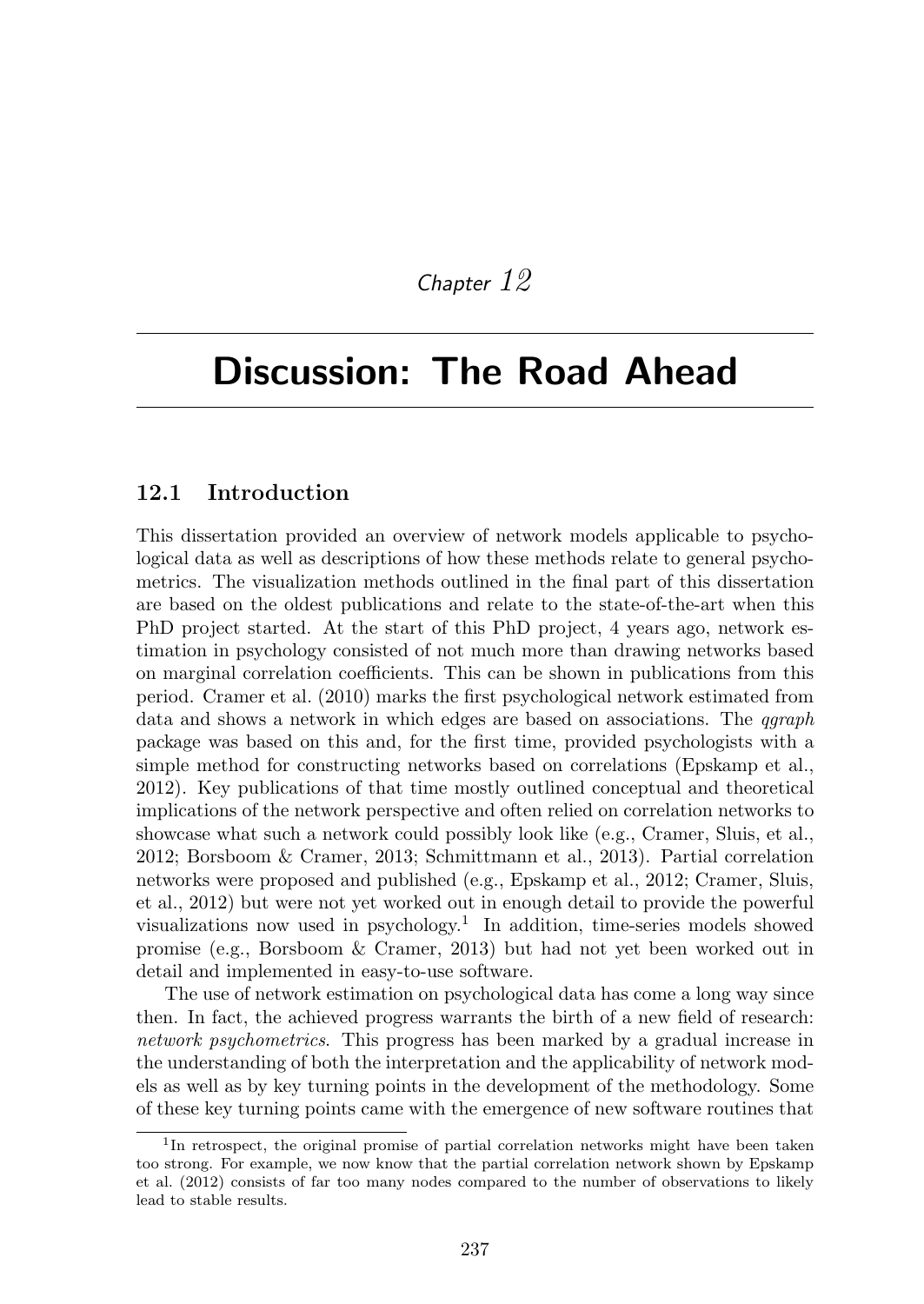make network estimation accessible to psychological researchers. In particular, the development of the *IsingFit* package (van Borkulo et al., 2014) and new versions of the *garaph* package<sup>2</sup> changed network psychometrics from a conceptual framework to a concrete methodology that psychologists could readily apply. More recently, network psychometrics has further matured by the development of software packages that include data-driven statistical procedures which assess the properties of the estimated networks, such as comparing network structures of different samples (*NetworkComparisonTest*; van Borkulo, 2016), and assess the accuracy and differences in network properties, such as centrality indices (*bootnet*; Epskamp, Borsboom, & Fried, 2016; see Chapter 3). In addition, promising new software packages became available that allow for network estimation on time-series data, on multiple subjects (*mlVAR*; see Chapter 6), in clinical practice (*graphicalVAR*; see Chapter 5 for an example), and in datasets using variables of different distributions without the assumption of stationarity (*mgm*; Haslbeck & Waldorp, 2016a). Finally, the *lvnet* package (Epskamp, Rhemtulla, & Borsboom, 2016; see Chapter 7) marks the first software package that combines undirected network models with latent variable modeling.

We have come a long way, but there is still a long road ahead. As more and more technical details and conceptual interpretation of these models are worked out, more and more questions emerge. Network psychometrics is now being fleshed out as its own field of research—a field that many talented researchers are entering. Therefore, I wish to conclude this dissertation with an overview of open questions and potential future directions for this young field of science.

# 12.2 Open Questions in Network Psychometrics

#### Handling Missing Data and Ordinal Data

The methods used in network psychometrics mostly come from the fields of statistical learning, statistical physics, and econometrics. Data from such fields are very different from data typically found in psychology. Two properties of psychological data especially do not often occur in other fields of science: data with missing values and data on an ordinal scale of measurement. Network estimation can learn from a long history of handling such problems in psychometrics. As such, network psychometrics should focus on the two problems noted above. Both problems are far from trivial and will require substantive future research.

Missing data. In psychology, missing data is usually not the exception but rather the norm. Network estimation methods, however, are not yet capable of handling missing data in an appropriate way. When estimating a GGM, an estimate of the variance–covariance matrix is used as input to the graphical LASSO (see Chapter 2). When data are missing, such an estimate can be obtained by deleting cases containing one missing value or by pairwise estimation. Typically,

 $2$ Version 1.2.5 (revamping the choice of cutoff selection in visualizing networks and introducing standardized centrality plots) and version 1.3 (introducing EBIC model selection of glasso networks; Foygel & Drton, 2010).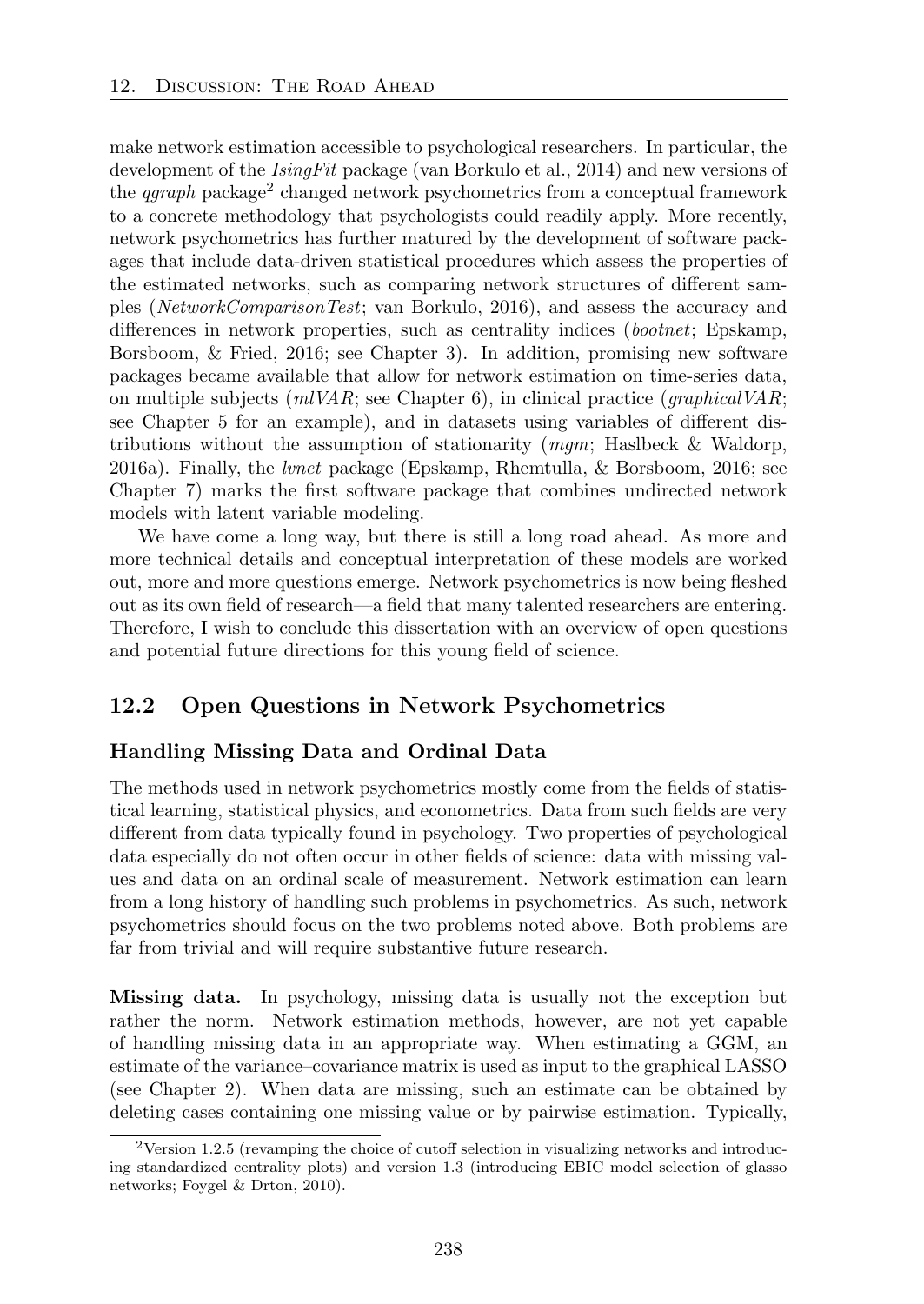pairwise estimation is used; however, this relies on certain assumptions on why the data are missing (i.e., are the data missing at random or not) and might result in variance–covariance matrices that are not positive definite. In addition, it is questionable what the sample size (e.g., for EBIC model selection) is when the variance–covariance matrix is pairwise estimated. When estimating the Ising model, mixed graphical models, or time-series models, researchers often delete full cases as a method for handling missing data, but they lose a significant amount of information in the process.

Psychometricians have worked out in detail many ways of handling missing data in various modeling frameworks (Enders, 2001). Powerful methods involve (multiple) imputation techniques and full-information maximum likelihood (FIML) estimation. Such methods could, in theory, also be applied to network estimation but further research is needed. Klaiber, Epskamp, and van der Maas (2015) proposed imputation techniques to estimate the Ising model iteratively. First the model is fit to the data, then the data are imputed given the Ising model, then the model is fit to the imputed data, and so on until the parameter estimates are stable. In theory, FIML is possible for estimating the GGM (the GGM can be framed in terms of a typical SEM model; see Chapter 7), but this could only work for confirmatory models. Usually, regularization techniques such as the LASSO are applied in the estimation. Perhaps a penalized version of FIML can be worked out in future research, combining the strengths of FIML with LASSO estimation.

Ordinal data. Another well-known problem in psychometrics is the scale of measurement on which items are assessed (Stevens, 1946). Researchers seek to measure concepts that are not directly observable, such as the severity of a person's rumination, using psychological items. Such items are frequently measured on Likert scales and cannot readily be treated as continuous (Rhemtulla, Brosseau-Liard, & Savalei, 2012). This problem is especially prominent in data on psychopathological symptoms, often measured on a 4-point scale (e.g., Fried, van Borkulo, et al., 2016), ranging from 0 (*not present*) to 3 (*severe problems*). Often, these data are highly skewed (i.e., many people report 0, especially when a general population sample is used).

Although network psychometrics is often applied to ordinal data, the handling of such data should also be a topic of future research. Currently, no method of appropriately handling ordinal data exists. There are four methods often applied to handle such data, all of which can be problematic:

1. The method most commonly used is to compute polychoric correlations and to use these as input to the EBIC model selection of GGM networks using the graphical LASSO (see Chapter 2). This methodology, however, is not without problems. First, researchers employ the methodology to estimate the model in two steps, first by computing the polychoric variance–covariance matrix and next by treating this as the sample variance–covariance matrix of continuous variables in computing the likelihood. Even though simulation studies show that this works well, it is not the most appropriate way of handling such data (e.g., in SEM, the thresholds of the polychoric correlations are estimated at the same time as the SEM model). Second, this method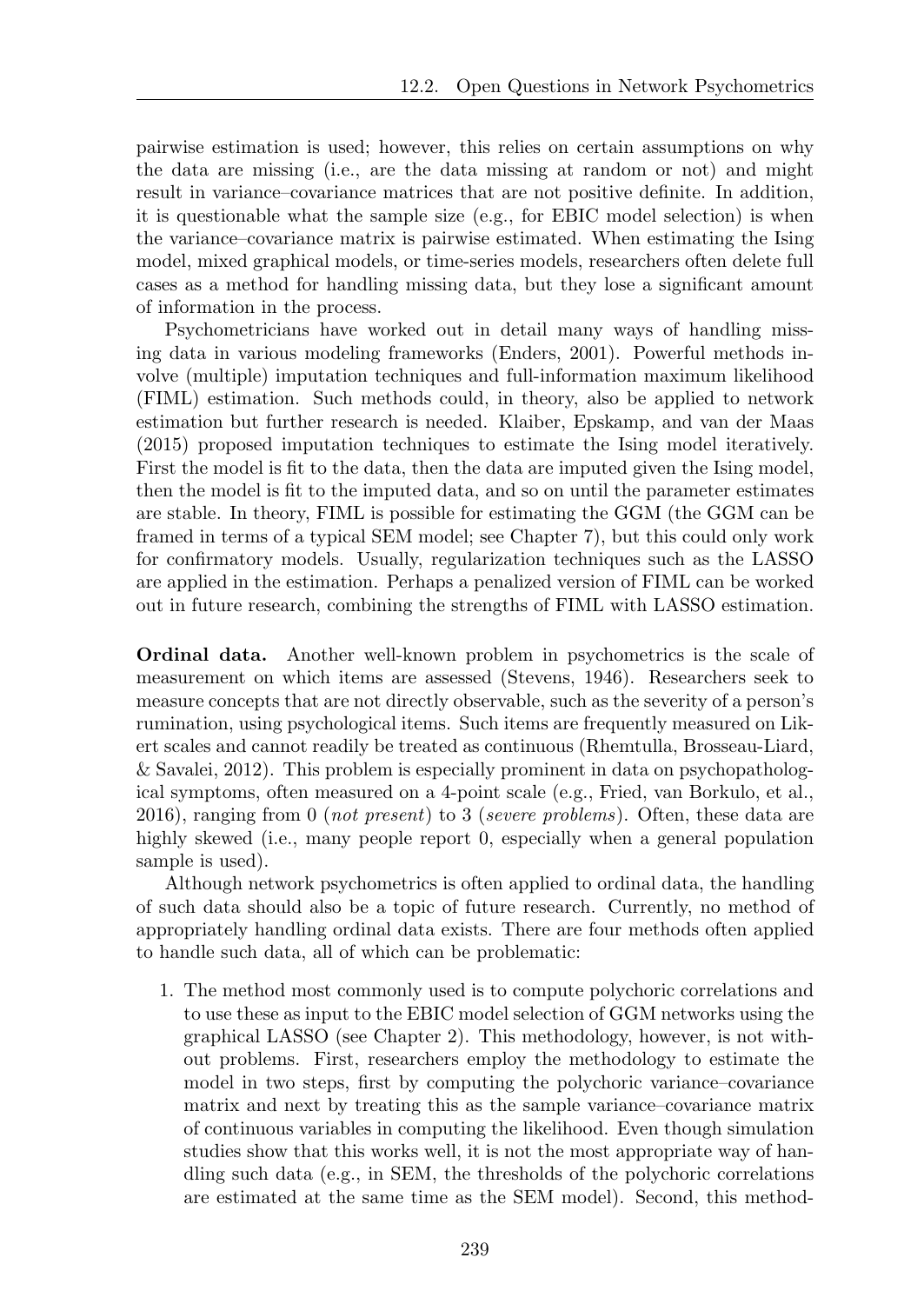ology assumes an underlying normally distributed variable, which might be problematic because zero usually means the absence of any symptoms (a strict boundary). Third, polychoric correlations can lead to strange results (see Chapter 2 for an overview) when pairwise marginal crosstabulations of items contain zeroes, which could be expected in highly skewed ordinal data.

- 2. Data can be dichotomized, and the Ising model can be computed. Although setting the cutoff between 0 and 1 seems appropriate and is defensible, doing so will lose information on the severity of items.
- 3. Mixed graphical models can be used, in which case the variables are treated as categorical. This method takes all responses into account but loses information pertaining to the order of responses (e.g., 3 is higher than 2, and 2 is higher than 1) and instead treats each response as a categorical outcome.
- 4. Ordinal data can be ignored and treated as continuous. This method is not recommended because simulation studies have shown that doing so has a lower sensitivity than when using polychoric correlations and also features an inflated Type 1 error rate when statistically comparing centrality indices.

Future researchers should focus on better estimation methods for graphical models on ordinal data. Such estimation methods will likely come from psychometrics because ordinal data has long been handled in many ways. Because the GGM can be included in the SEM framework (see Chapter 7), handling ordinal data in the same manner as in SEM (e.g., by using weighted least squares estimation; Muthén, 1984) seems a logical first step. However, extending such methodology to include high-dimensional model selection will be challenging.

#### Evidence for Sparsity

As strongly argued in Chapter 4, using the LASSO estimation leads to sparsity (edge weights of zero) in the corresponding network model. As such, observing zeroes is not evidence that the true network is sparse. The same is true when edges are thresholded for significance (as in Chapter 6) or when step-wise model search is used (as in Chapter 7). The goal of these methods is to maximize *specificity* (see Chapter 2). Closely related to null hypothesis testing: removing an edge is not evidence that the edge weight is zero (i.e., the null-hypothesis being true); an edge might also be removed because the data are too noisy. Classical tests, LASSO regularization, and frequentist model search cannot differentiate between noisy data and the null-hypothesis being true (Wagenmakers, 2007).

The question whether a missing edge is due to the null hypothesis being true, however, is a very important one. An edge weight of *zero* in a pairwise Markov random field, such as the GGM or the Ising model, indicates that two variables are *conditionally independent*. This is important for two reasons. First, as already outlined in this dissertation, conditional independence plays a crucial role in causality (Pearl, 2000). For example, the causal structure  $A \rightarrow B \rightarrow C$  implies that *A* and *C* are conditionally independent given *B*. Second, when the latent common cause model is true, no two variables should be conditionally independent given any other variable in the dataset. Conceptually, this implies that the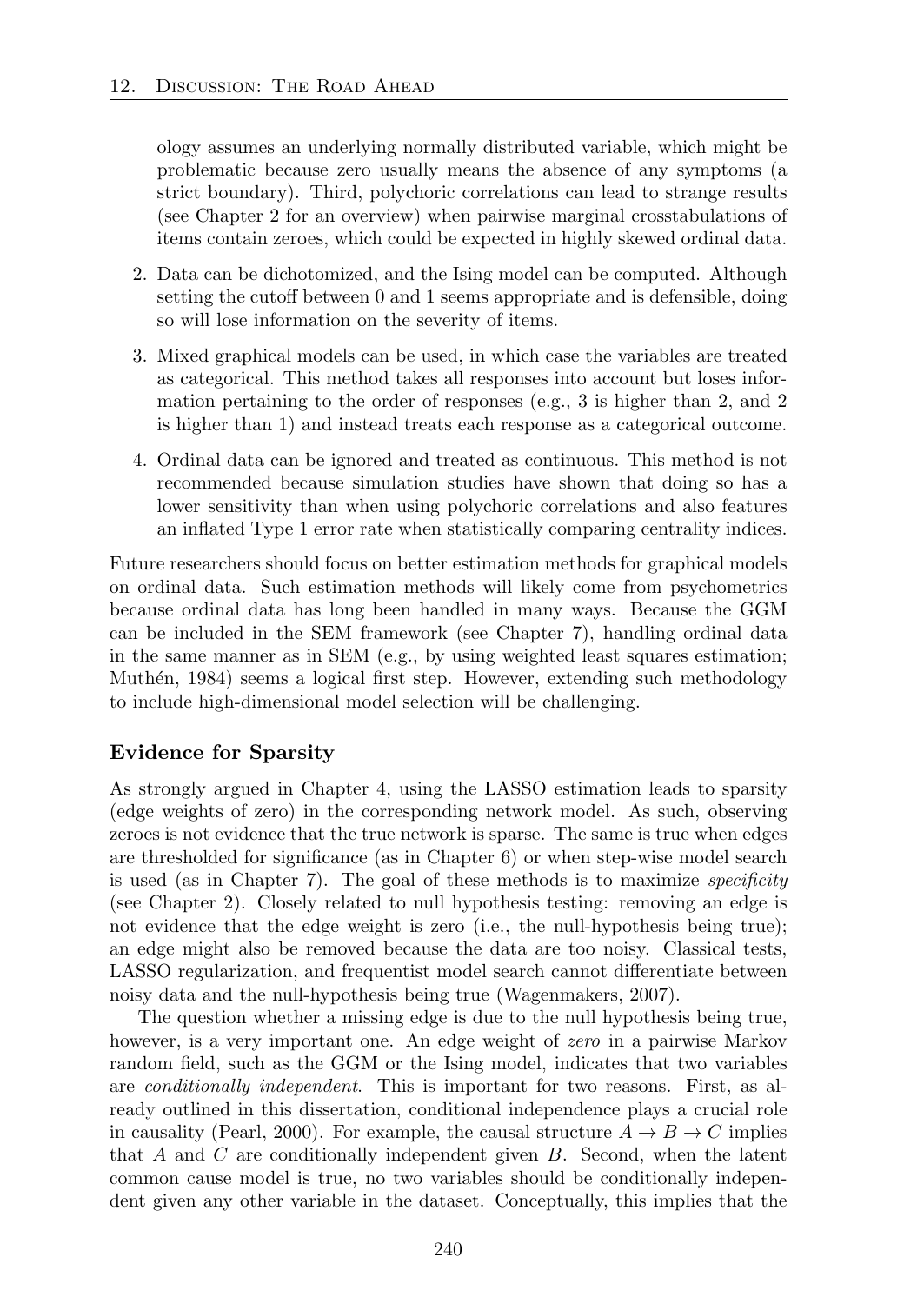only variable on which one could condition to make observed variables independent is the latent variable. Network models only show conditional associations after conditioning on observed variables. As such, when we find strong evidence that several pairs of variables become conditionally independent given a third, the common cause model will not be true.

In network psychometrics, we are interested in finding *conditional independence* in addition to finding strong conditional *dependencies*. However, the methods used today only allow for the latter. Future researchers should aim to develop methods in which both can be found. That is, for every edge, we should want to know the evidence for that edge existing (strong relationship) and the evidence for that edge not existing (conditional independence). This is difficult to accomplish in the frequentist framework, typically used in network psychometrics, but it is possible in a *Bayesian* framework. In recent years, Bayesian analysts have worked out the Bayes factor (Kass & Raftery, 1995; Ly, Verhagen, & Wagenmakers, 2016) as a default method for quantifying both the evidence for the null and for the alternative hypothesis. Such Bayes factors can possibly be computed for every edge in the graph, allowing a researcher to identify which edges are likely present, which edges are likely zero, and the edges whose data are too noisy to make such a distinction. The Bayes factors for partial correlations have been worked out (Wetzels & Wagenmakers, 2012). Node-wise estimation of graphical models could possibly also be used to obtain two Bayes factors per edge (Gelman, Jakulin, Pittau, & Su, 2008), using regular regression for the GGM and logistic regression for the Ising model. Finally, the work of Mulder (2014) on testing constraints on correlation matrices could possibly be extended to testing constraints on partial correlation matrices. An additional challenge will be to combine such methods with high-dimensional model selection, such as the LASSO, for which the Bayesian LASSO could possibly be used (Park & Casella, 2008).

# Should Graph Theory Be Used to Analyze Probabilistic Graphical Models?

In this dissertation I have presented several methods for estimating network structures on psychological data. As nodes represent variables and edges are typically unknown, all of these models belong to a class known as *probabilistic graphical models* (Koller & Friedman, 2009; Lauritzen, 1996). These models aim to characterize the joint likelihood of observed variables, and allow for results to be represented through networks. Although graphically depicting these models as networks is a powerful technique for communicating such high-dimensional analysis results, it is questionable if measures from graph theory, such as centrality indices, could be readily applied to the networks estimated this way. Meaning, can probabilistic graphical models be interpreted in the same way as, say, a railroad network?

As described several times in this dissertation, typical methodology for analyzing weighted networks—such as computing centrality measures (Opsahl et al., 2010)—are often used on models obtained in network psychometrics. In this methodology, each edge is first transformed into a *length* (i.e., the inverse absolute value of an edge weights), then the resulting network is analyzed as, for example, a railroad network would. The distance between two nodes in a network is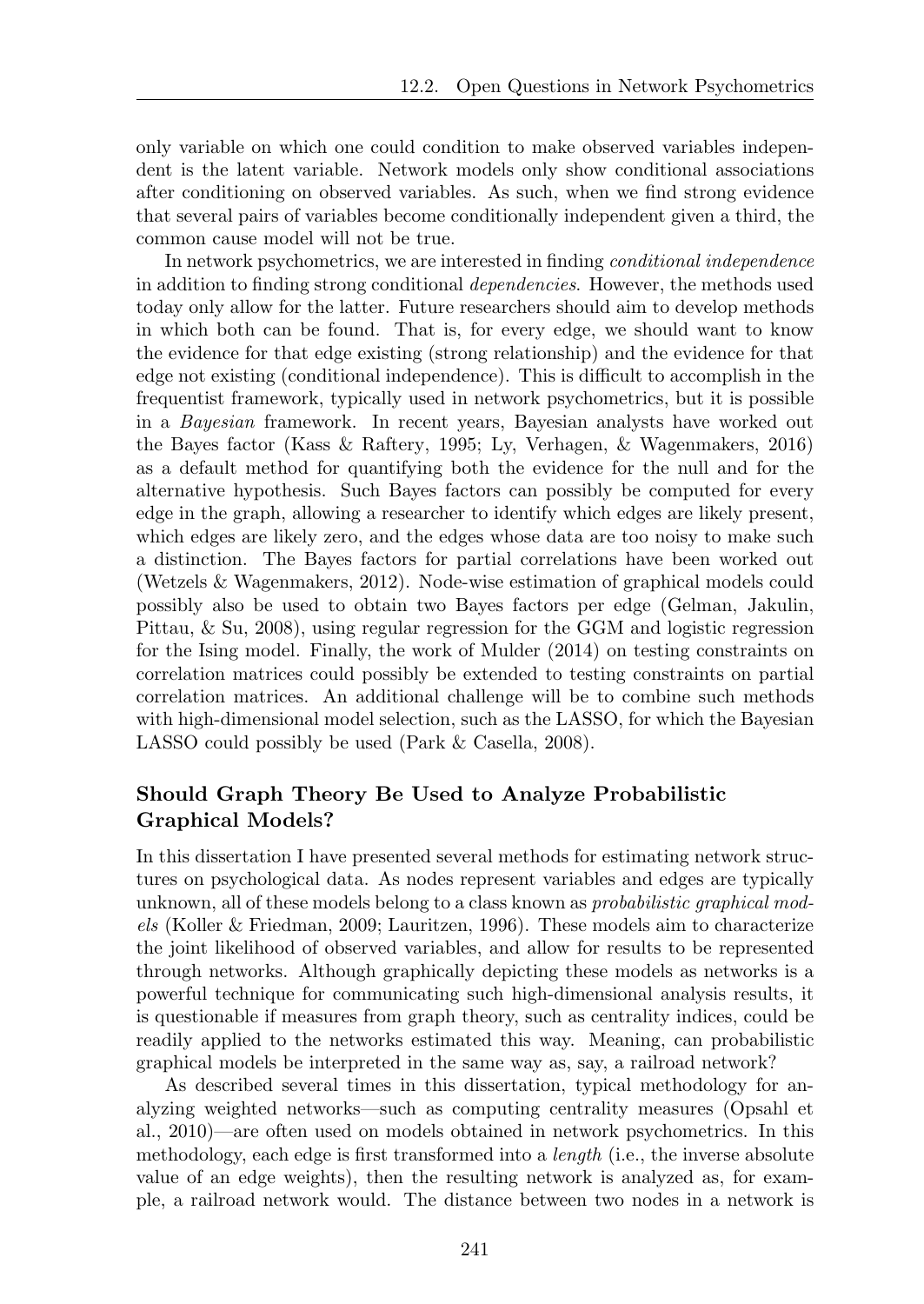

Figure 12.1: Three hypothetical graphical models for which computing network descriptives might be problematic. Panel A shows a Gaussian graphical model (a network of partial correlation coefficients), Panel B shows the temporal structure of a VAR analysis and Panel C shows both the contemporaneous and temporal structure of a VAR analysis.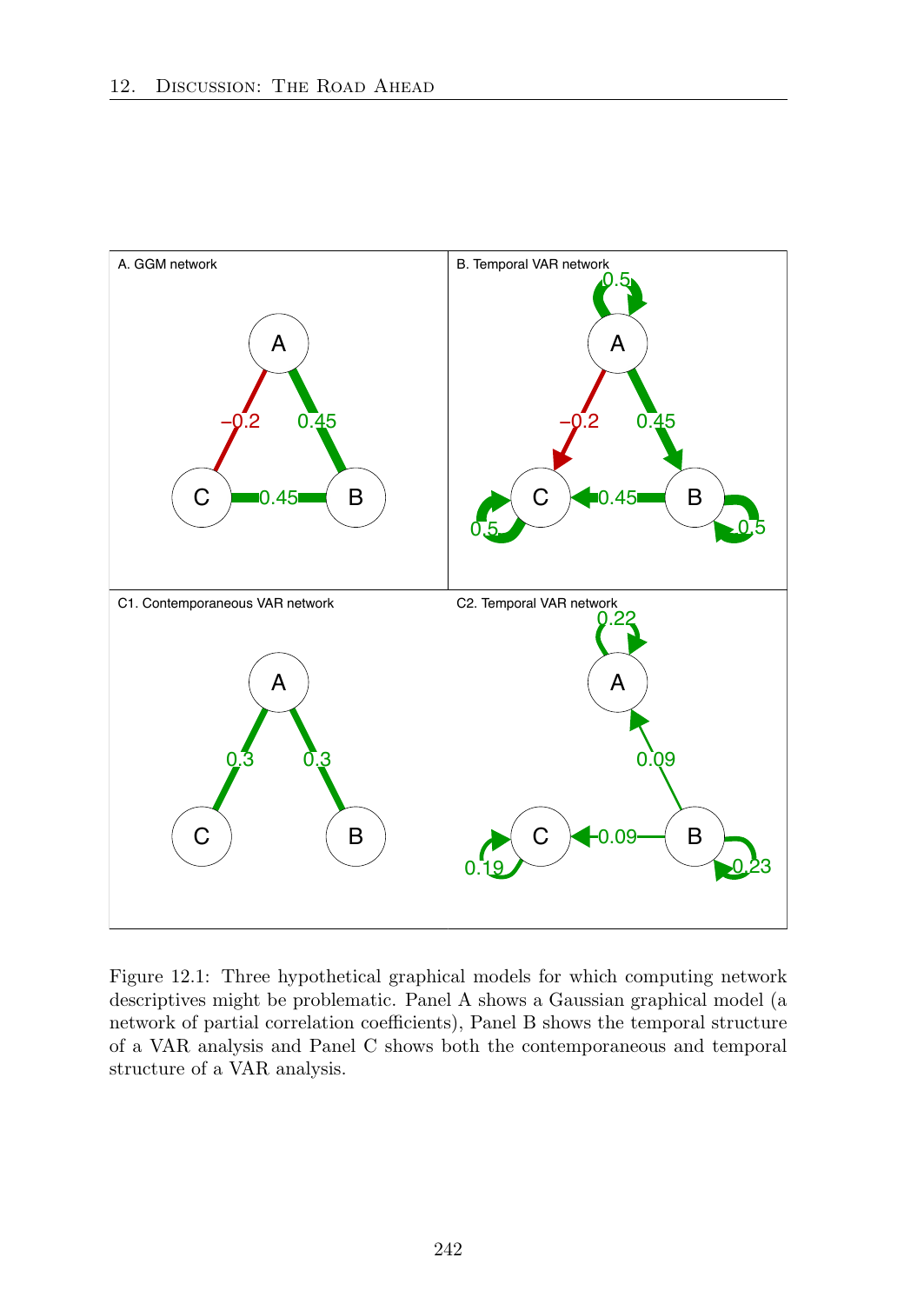defined through computing *shortest paths*, an important property in computing both closeness node centrality (i.e., the inverse sum of such distances) and the betweenness node centrality (i.e., measuring how often a node lies on the shortest path). Such methods are insightful when researchers can interpret these shortest paths to be sensible (e.g., passengers using a rail network will probably only travel through the shortest path), but it might make less sense in the context of probabilistic graphical models.

Figure 12.1 illustrates some examples of where interpreting such structures as networks can go wrong. In Panel A, a three-node GGM is depicted. When investigating the distance between nodes *A* and *C*, a typical network analysis would indicate that the *shortest path* is the path  $A - B - C$ , resulting in B having the highest *betweenness* and the direct path between *A* and *C* being ignored. However, such a result would not take all the information of the model into account. In fact, *A* and *C* are marginally independent; the correlation between *A* and *C* is exactly zero, indicating that knowing *A* contains no information on *C* and vise versa. Such a structure could emerge if  $B$  is a common effect of  $A$  and  $C$ , in which case disturbing  $A$  can, in no way, have any effect on  $C$ . As such, it is questionable what it means for  $B$  to have a high betweenness if no causal effect goes through *B*.

Panel B shows a vector auto-regression (VAR) temporal model in which the contemporaneous structure is ignored. This network would lead to a similar conclusion because of the network in Panel A: The shortest path from *A* to *C* goes via  $B$ . In this network, however, edges indicate Lag-1 effects. This means that the path  $A \rightarrow B \rightarrow C$  indicates a Lag-2 effect, whereas the direct path  $A \rightarrow B$ indicates a Lag-1 effect. Such paths are not even comparable because they indicate completely different temporal structures. Finally, Panel C shows both model matrices obtained from a VAR model. Suppose a researcher is interested in identifying which node is best able to predict all nodes at later measurement. In this case, only investigating the temporal structure would lead to the conclusion that the most important node is *B*. However, such an analysis would not take the contemporaneous network, in which Node *A* is highly central, into account.

Information theory. A potential solution for such problems is to *not* interpret probabilistic graphical models as networks, but rather, for what they are: full characterizations of the joint likelihood. In this line of thinking, the graphical representation is only useful for visualizing the statistical results but should not be over interpreted. The estimated model, nonetheless, is extremely powerful because it captures the associational structure of a dataset without the need for underlying theory on the causal mechanisms. A possible solution for inference methods then lies in the use of *information theory* (Cover & Thomas, 2012), which has shown to be a promising gateway to understanding the full complexity of such systems (Quax, Apolloni, & Sloot, 2013; Quax, Kandhai, & Sloot, 2013).

In information theory, we can make use of the *Shannon entropy* (Cover & Thomas, 2012) of a set of random variables, *Y* , which denotes the average amount of bits of information needed to communicate a discrete outcome. When dealing with continuous variables, as we do in the GGM and VAR models, we can define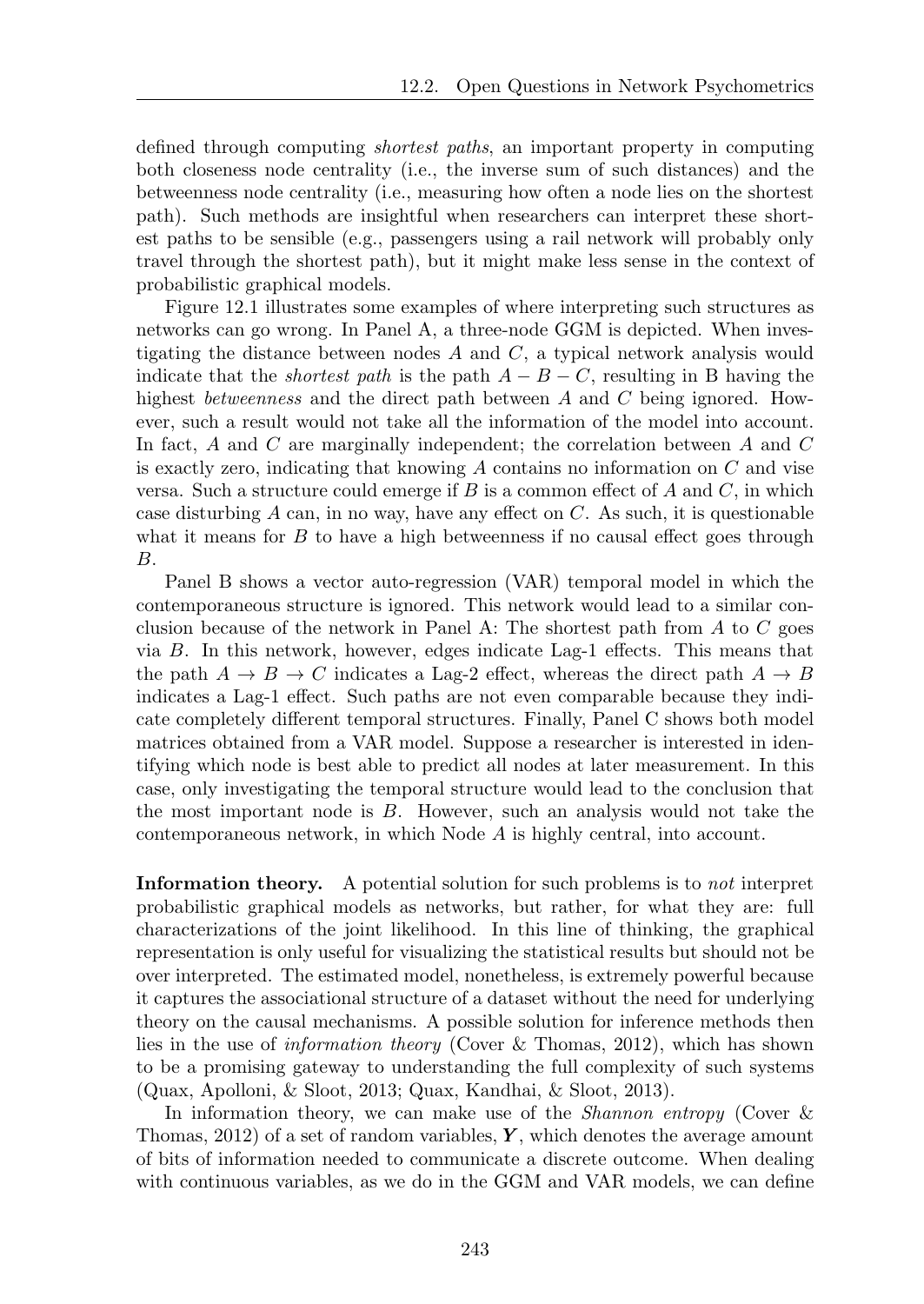the *differential* entropy:

$$
h\left(\mathbf{Y}\right)=-\mathbb{E}\left[\log_2 f\left(\mathbf{Y}\right)\right],
$$

in which  $f(\mathbf{y})$  denotes the density function of **Y**. This measure can be computed for any number of variables and quantifies their volatility—in the case of a single continuous variable, the entropy is directly related to the variance. Now, divide *Y* in two subsets  $Y^{(1)}$  and  $Y^{(2)}$ . We can then quantify the association in the two subsets using the *mutual information*:

$$
I\left(\bm{Y}^{(1)};\bm{Y}^{(2)}\right) = h\left(\bm{Y}^{(1)}\right) + h\left(\bm{Y}^{(2)}\right) - h\left(\bm{Y}^{(1)},\bm{Y}^{(2)}\right).
$$

This measure can act as a general measure for strength of association between any set of variables to any other set of variables.

In the network perspective, we treat strongly associated variables as densely connected and usually take the analogy of such strongly connected variables to be *close* to one another. Mutual information can then be seen as a new form of quantifying *closeness* between nodes or sets of nodes—the inverse of distance. Therefore, mutual information is an alternative to the shortest path length. This measure not only takes the shortest paths into account but all other paths as well. For example, the mutual information of two variables or nodes (we often use these terms interchangeably),  $I(Y_i; Y_j)$ , can be taken as a measure of how close these two nodes are to each other. The mutual information between two sets,  $I(\mathbf{Y}^{(1)}; \mathbf{Y}^{(2)})$  —for example, in which Set (1) contains the symptoms of depression and Set (2) contains the symptoms of generalized anxiety—can be taken as a measure of closeness between two groups of nodes. Furthermore, the mutual information of one variable,  $(Y_1)$ , with respect to all other variables,  $(Y_-(i))$  and  $I(Y_1; Y_{-\{i\}})$ , can be used as a centrality measure. Finally, when temporal information is present, only computing the information one node has on all nodes at the next measurement,  $I(Y_{t1}; Y_{t+1})$ , can be taken as a temporal centrality measure, which takes into account both the contemporaneous and temporal network (see Chapter 5 and Chapter 6).

When *Y* has a multivariate normal distribution with size *P* and variance– covariance matrix  $\Sigma$ , as is the case in both the GGM and graphical VAR model, the differential entropy becomes (Cover  $\&$  Thomas, 2012, p. 250):

$$
h(\mathbf{Y}) = \frac{1}{2} \log_2 \left( \left( 2 \pi e \right)^P | \mathbf{\Sigma} | \right).
$$

As can be seen, this measure is a direct function of the size of the variance– covariance matrix  $\Sigma$ . This expression allows us to compute all mutual informations described above. For example, the mutual information between two variables can be computed as:

$$
I(Y_i; Y_j) = -\frac{1}{2} \log_2 (1 - \sigma_{ij}^2).
$$

As can be seen, this measure is a direct property of the explained variance  $\sigma_{ij}^2$ between two variables. The mutual information of one variable with all other variables becomes:

$$
I(Y_1; Y_{-(i)}) = \frac{1}{2} \log_2 \left( \frac{|\mathbf{\Sigma}_{-(i)}|}{|\mathbf{\Sigma}|} \right),
$$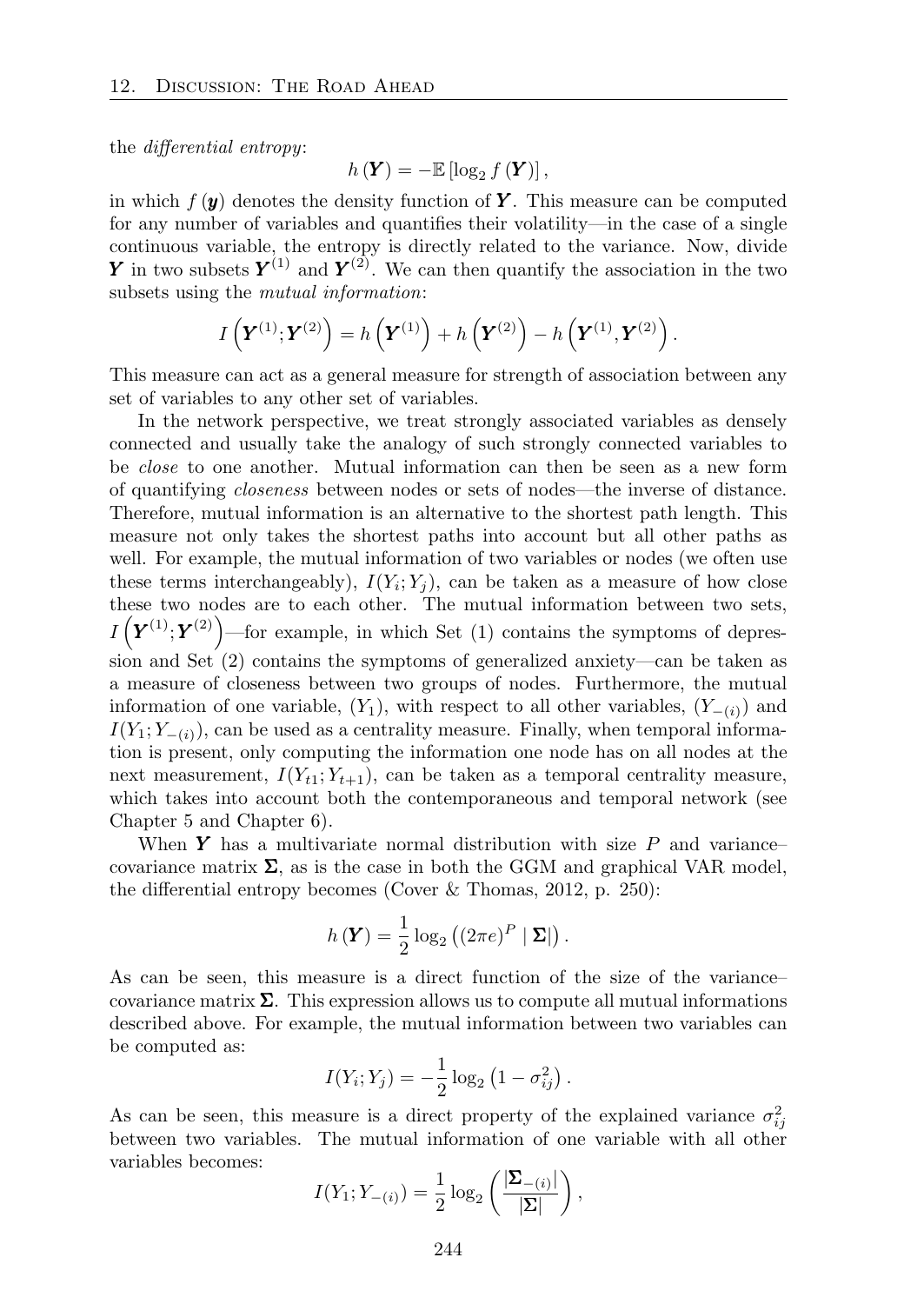in which  $\Sigma_{-(i)}$  denotes the variance–covariance matrix without row and column *i*. Finally, in a stationary time series of multivariate normal data (e.g., a Lag-1 VAR model), the temporal closeness above becomes:

$$
I\left(y_{t,j};\boldsymbol{y}_{t+1}\right) = \frac{1}{2}\log_2\left(\frac{\sigma_{jj} \mid \boldsymbol{\Sigma} \mid}{\mid \boldsymbol{\Sigma}_{j,+}^{\textrm{TP}} \mid}\right),\,
$$

in which  $\Sigma_{j,+}^{\text{TP}}$  denotes a subsetted Toeplitz matrix:

$$
\mathbf{\Sigma}_{j,+}^{\mathrm{TP}} = \mathrm{Var}\left(Y_{ti}, \mathbf{Y}_{t+1}\right),
$$

which can be obtained from a VAR analysis.

Applying these metrics to the networks shown in Figure 12.1 leads to strikingly different interpretations. In Panel  $A$ , Nodes  $A$  and  $C$  are now shown to be independent; thus, Node *B* does not have a problematic interpretation of having a high betweenness. Now in Panel  $C<sup>3</sup>$  Node  $A$  is shown to have slightly more information over the next time point than Node *B*, even though Node *B* has more temporal connections. Information theory is a promising gateway to analyzing the network models obtained. However, future researchers must thoroughly test and validated these metrics on psychological data.

#### The Importance of Intercepts

The network models outlined in this dissertation are all models of second-order moments. That is, they model variances and covariances but not expected values. The parameters that do model the expected value in the GGM, Ising model, and VAR model are the *intercepts*. When drawing a network, these are ignored. As such, when using the network structure to compute centrality, for example, intercepts are not taken into account. The problem with this approach is that links are formed between variables that may have largely different intercepts. Particularly in models of binary variables, links may be formed between variables that never have high entropy at the same time. For example, whenever a person is in danger of suffering from suicidal ideation (high entropy), we might expect that person to always experience sadness (low entropy). If we apply a virus-spreading analogy (Borsboom et al., 2011), such nodes would never "infect" each other; the link would never be used.

Figure 12.2, Panel A, shows an example of a network we might estimate on educational data. This network is a fully connected Ising model, also called a Curie-Weiss model, which is known to be equivalent to the IRT model shown in Panel B (Marsman et al., 2015; see also Chapter 8). As such, IRT models are often used and work well on educational data, the Ising model of Panel A is not unreasonable. We can see a link between the items " $1 + 1$ " and "0.07692 + 0.3409." This link represents a very plausible predictive relationship. Knowing someone can answer "0.07692 + 0.3409" tells us that person can also answer "1 +

<sup>3</sup>Panel B only shows half the information needed to characterize the full likelihood; see Chapter 6.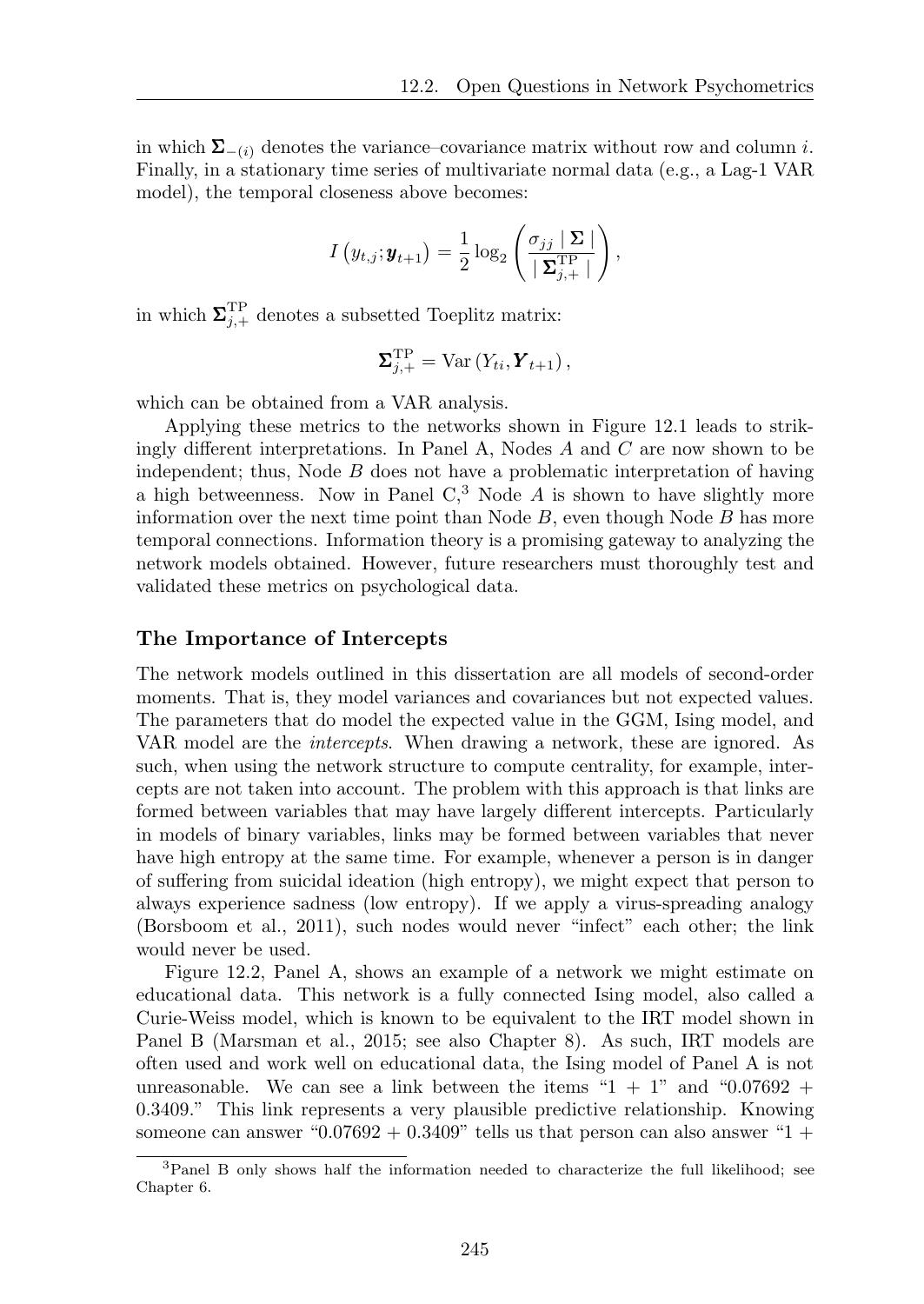

Figure 12.2: Three potential network structures on educational data. Panels A and B are equivalent models that do not show the difficulty of an item. In Panel C, items are ordered according to their difficulty, pointing from the easier item to the more difficult item.

1" (because the person is able to answer the much harder question as well), and knowing someone cannot answer " $1 + 1$ " also tells us that person cannot answer " $0.07692 + 0.3409$ " (because that person cannot answer the simpler question). These items likely do not have high entropy at the same time in any person's life. This means that when a person is struggling with " $1 + 1$ ," and may or may not answer this item correctly (high entropy), it is highly likely that this person will never be able to answer "0.07692 + 0.3409" correctly (always an incorrect response; low entropy). Conversely, whenever a person correctly answers the item "0.07692  $+$  0.3409," that person will likely always answer the item "1 + 1" correctly.

The network perspective would lead to the following interpretation of Panel A, that one could influence the probability of correctly answering " $0.07692 + 0.3409$ " by training someone on the question " $1 + 1$ ." However, this seems unlikely. Teaching a person the techniques needed to answer " $1 + 1$ " would not prepare that person to answer " $0.07692 + 0.3409$ ," which requires knowledge of decimal points, counting over tens, and so forth. The latent variable model in Panel B would implicate that training someone on one of the items would never help that person answer other items correctly. Although I do not wish to argue against mathematical ability, I do think that such an assumption might also be too strict. Children learn by making items, and learning how to make one item helps a child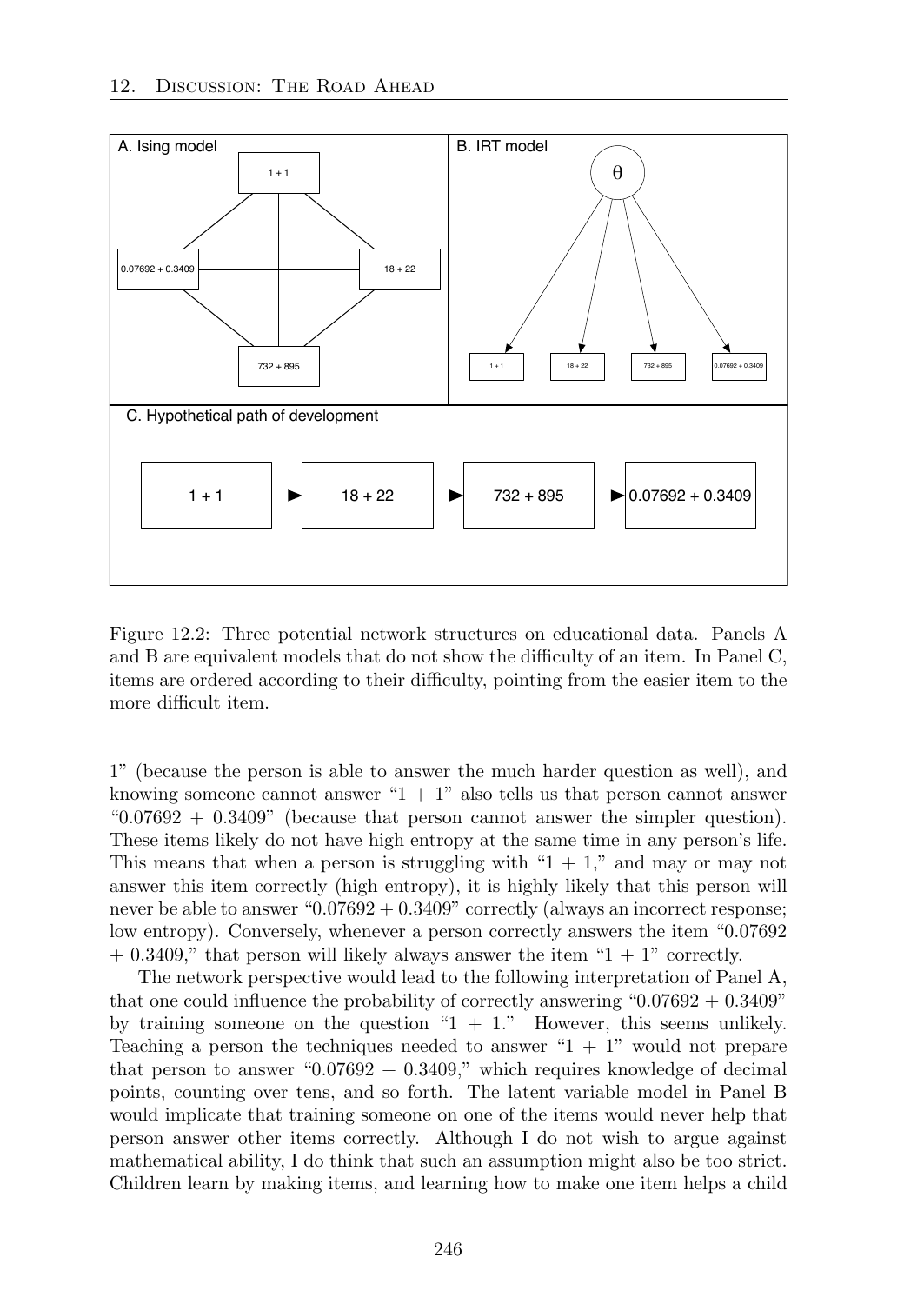make another item. This learning, however, does not jump wildly as would be expected from Panel A, rather it follows a straight path. Learning " $1 + 1$ " helps to answer the item "2 + 2," which helps to answer the item "3 + 3", and so forth.

Panel C shows a network that is based only on intercepts rather than covariances. Here, each item points to the first harder item. This very different network structure shows that people first learn " $1 + 1$ ," then " $18 + 22$ ," and so forth. I term such a network structure a *path of development*. The network shown in Panel C is merely a hypothetical example of what a network that also takes intercepts into account could look like. In perfect unidimensional cases, it might look like Panel C, whereas in multidimensional cases, one could envision, for example, parallel paths or the path splitting. I do not seek to propose a new modeling framework in this section but merely wish to highlight that taking intercepts into account could lead to different ways of investigating the phenomena of interest.

#### **Complexity**

The network models, as outlined in this dissertation, are but one of the many consequences that may come from a more general *hypothesis of complexity*. Psychological behavior plausibly is the result of emergent behavior in a complex system of interacting psychological, biological, and sociological components. Simply stated, psychology is complex. People's behavior is dictated by their brains, which consist of billions of neurons, formed by many years of development. As such, every person is a mini universe of complexity. These universes, in turn, interact with one another in complicated social networks. Perhaps, psychology is one of the hardest fields to tackle. It is, in my opinion, only logical that many behaviors have no simple explanation.

The network model is but one attempt at grasping this complexity; we should not get sidetracked by believing it is the only possible attempt. The hypothesis of complexity is not limited to the expectation that data are generated due to an underlying (sparse) network model of, at most, second-order moments. This hypothesis reaches further, with many more implications. This point of view can take psychological research in many different directions—rather than merely the estimation of network models. For example, long-term predictions can be made on the effects of interventions, without understanding the true underlying causal mechanisms. Also of particular importance is the work done by van de Leemput et al. (2014) and Wichers et al. (2016) on identifying early warning signals for phase transitions in psychology, such as the onset of depression. I think that the hypothesis of complexity has much to offer in the years to come and will change psychological research in ways we cannot imagine now.

## 12.3 Conclusion

In this discussion, I outlined various topics for future research which can be tackled in network psychometrics: improving centrality measures, handling missing and ordinal data, quantifying evidence for sparsity in the network, and incorporating intercepts in inference on these models. This is just a highlight of several future directions; many more can be conceived, such as tackling heterogeneity, improving